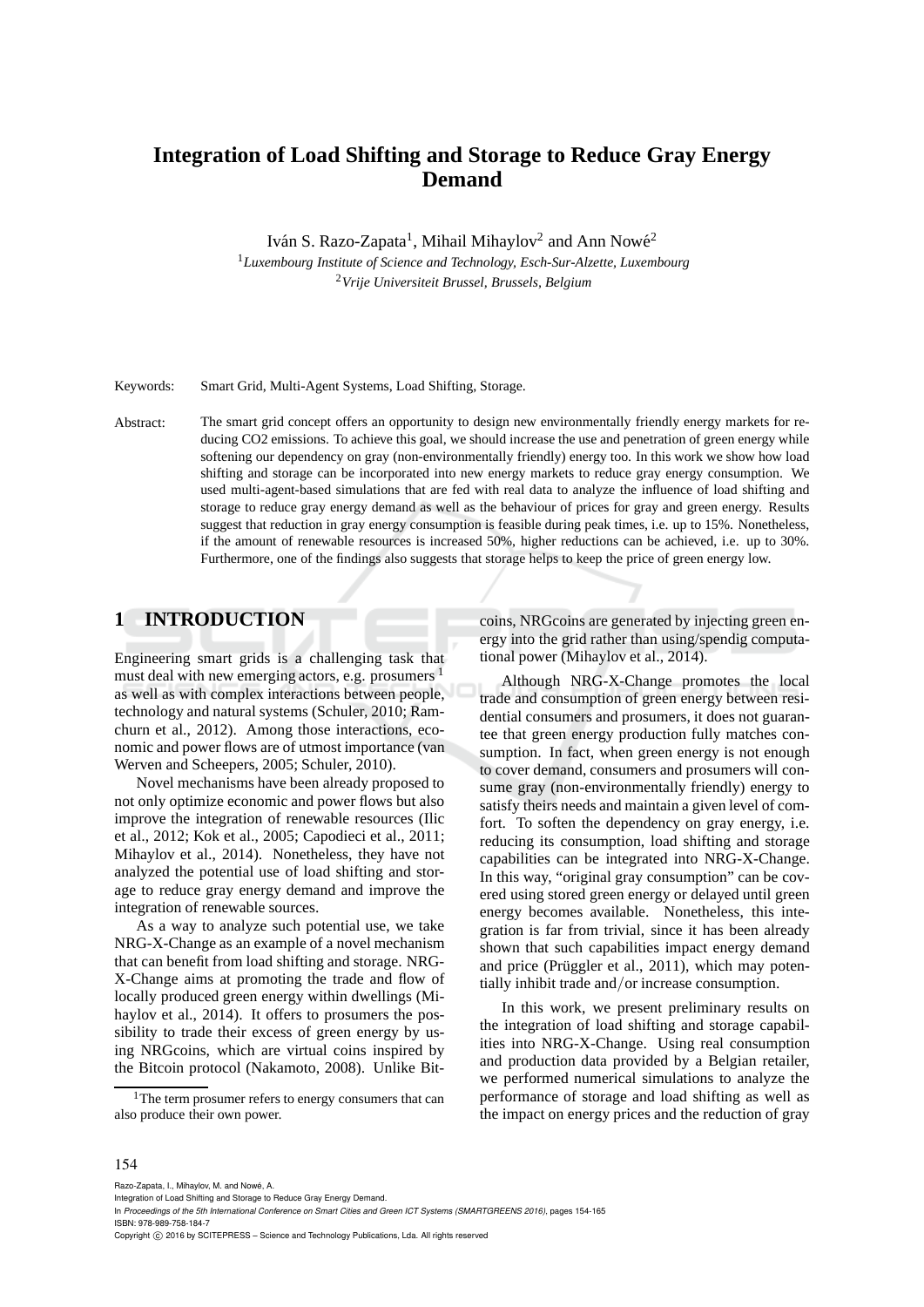energy consumption. Our simulations are based on a multi-agent system that replicates the behaviour of main stakeholders, i.e. energy retailers, consumers and prosumers.

Results suggest that load shifting and storage can reduce energy demand during *peak hours*. In this way, a 15% reduction can be achieved within a typical Belgian district that is on average composed of 60 households in which 10% are prosumers. Nonetheless, as our results indicate, 30% reduction can be achieved during peak hours if the number of prosumers reaches 50% within the Belgian market, which is a plausible scenario for the comming years (Rickerson et al., 2014).

Furthermore, another finding suggests that storage plays an important role to keep green energy prices low as prosumers can inject and trade energy from batteries, which provides a more constant supply of green energy.

The rest of the paper is organized as follows. Section 2 presents related work covering aspects such as load shifting, demand response and negotiation strategies for energy markets. Later on, Section 3 describes green and gray energy markets as well as load shifting and storage capabilities. Afterwards, Section 4 shows preliminary results, whereas general conclusions and future work are presented in Section 5.

# **2 RELATED WORK**

# **2.1 Modifying Energy Consumption**

HND

Different strategies can be applied to modify the consumption of energy. On the one hand, storage capabilities can reduce demand for energy during critical periods by using green energy that has been previously stored when green energy was abundant (Prüggler et al., 2011). On the other hand, demand response (DR) capabilities can be used to reduce customers' normal consumption pattern by shifting a percentage of their demand to off-peak hours (Gottwalt et al., 2011; Aghaei and Alizadeh, 2013). Different techniques have been applied to support DR capabilities, which can be roughly classified into three schemes: 1) Price based: in this scheme the price of energy changes over time, which may motivate customers to also change their consumption profile. 2) Incentive or event-based: customers are rewarded for changing their energy demand upon retailer's requests. 3) Demand reduction bids: customers send demand reduction bids to energy retailers (Siano, 2014).

Although several DR techniques and programs have been proposed in literature (Aghaei and Alizadeh, 2013; Siano, 2014) and implemented in pilots (Niesten and Alkemade, 2016) respectively, they all agree on an important issue: residential customers offer a lower potential for demand reduction compared to commercial and industrial consumers (Gottwalt et al., 2011; Aghaei and Alizadeh, 2013). Likewise, in (Gottwalt et al., 2011; Prüggler, 2013), it is also reported that the economic benefits are moderate for residential consumers compared to the required investment. Consequently, as an attempt to better reduce residential demand for gray energy, we aim at enhancing DR techniques by using storage capabilities. This combination will allow not only to shift energy demand to time slots in which green energy is produced but also to slots in which storage devices discharge green energy to be consumed.

### **2.2 Negotiation Strategies**

Several mechanisms have been also proposed to trade energy within smart grids. Nobel (Ilic et al., 2012) applies a market mechanism in which prosumers offer their excess of energy by submitting asks (sell orders) while consumers submit bids (buy orders). They, both prosumers and consumers, submit asks and bids based on predictions about their expected production and consumption respectively. Later on, asks and bids are matched based on price, i.e. a scalar value. Likewise, PowerMatcher (Kok et al., 2005) uses a market mechanism for matching supply to demand. Nonetheless, bids and asks are not scalar values but price curves. An aggregator is in charge of grouping individual curves so that more supply and demand can be matched. The orderbook then computes price equilibrium to match aggregated asks and bids.

In (Capodieci et al., 2011), the authors propose a mechanism in which energy is contracted by individual consumers and prosumers via negotiations. Although no central mechanism rules the price of energy, the energy retailer is in charge of assigning prosumer-consumer pairs for negotiation. In a similar vein, Wang and Wang have proposed adaptive negotiation strategies to trade energy between smart buildings and grid operators (Wang and Wang, 2013). The trade takes the form of a bi-direcctional process in which a seller, e.g. grid operator, continuously adapts (submits) prices for energy (asks), while a buyer replies with counter offers (bids). Bids and asks can be adapted using the Adaptive Attitude Bidding Strategy (AABS) or an improved version that applies particle swarm optimization techniques (PSO-AABS).

Similar to Nobel and PowerMatcher, NRG-X-Change presents a market mechanism to locally trade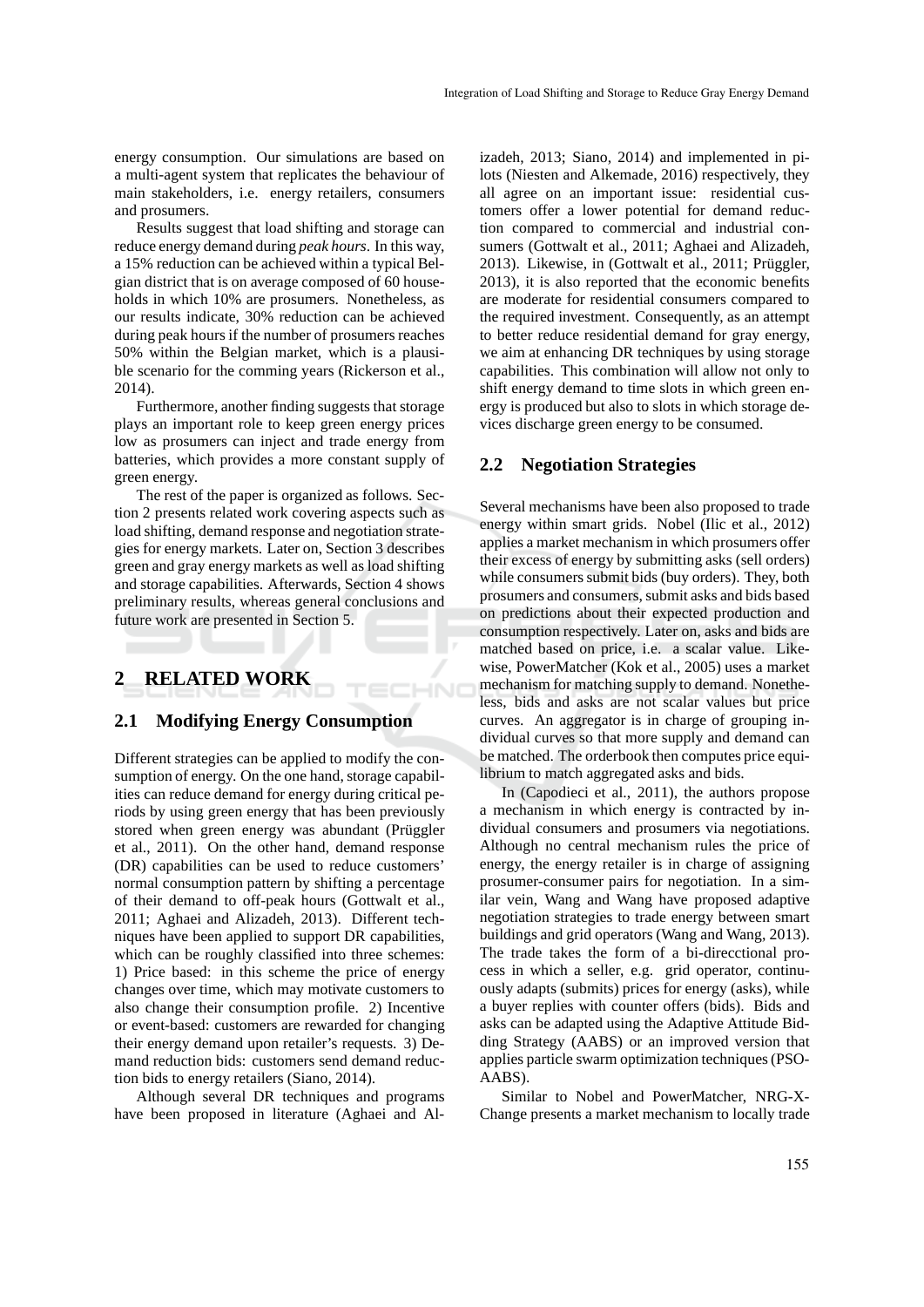energy between consumers and prosumers (Mihaylov et al., 2014). It relies on prosumers injecting their excess of green energy into the grid and trading NRGcoins, which are used to pay for green energy. In this way, prosumers injecting green energy are rewarded with NRGcoins, whereas consumers must pay for the usage with NRGcoins (Mihaylov et al., 2014).

To trade NRGcoins, consumers and prosumers participate in a continuous double auction (CDA) (Shoham and Leyton-Brown, 2008), where buyers and sellers apply bidding strategies to submit bids and asks respectively. NRG-X-Change originally uses the so-called adaptive attitude (AA) strategy, which relies on short-term and long-term attitudes for *adapting* to market changes (Ma and Leung, 2007; Mihaylov et al., 2015). Briefly, a short-term attitude encourages the agent to be eager for more profit, i.e. selling at high prices or buying at low prices, while a long-term attitude encourages the agent to be eager for more transactions, i.e. submitting low asks or high bids. Based on market events (transactions, 'atractive' bids and asks), AA continuously updates an agent's eagerness to sell or buy items.

In this work, we use the NRG-X-Change to trade green energy as it offers a novel mechanism that incentives prosumers to inject their excess of green energy while promoting a transparent economic exchange via NRGcoins. To trade gray energy, however, we apply a negotiation approach based on AABS as this type of negotiation mimics retailer's control on gray energy prices, i.e. they establish prices based on their private reservation price. The next section elaborates on these issues as well as on the overall architecture to support load shifting and storage.

# **3 ENERGY TRADE**

Briefly, the electricity system (ES) is composed of all systems and actors involved in production, transportation, distribution and trade of electricity. This ES can be divided into a commodity subsystem and a physical subsystem (van Werven and Scheepers, 2005). The former covers all economic flows resulting from electricity trade, whereas the physical subsystem consists of all equipment that produces, transports and uses the electricity.

In our case, as part of the commodity subsystem, we assume the existence of green and gray energy markets, which operate in parallel but use different mechanisms. Moreover, the physical subsystem specifies the overall smart grid architecture as well as the way storage and load shifting operate.

### **3.1 Commodity Subsystem**

### **3.1.1 Green Energy Market**

We use the NRG-X-Change approach to allow the flow and trade of green (solar) energy between prosumers (Mihaylov et al., 2014). We assume consumers and prosumers are connected to the electricity grid via a substation (see also Sect. 3.2). Excess of locally produced green energy is fed into the grid and is withdrawn mostly by consumers. The billing is performed in real-time by the substation using NRGcoins, which are independently traded on an open currency exchange market for their monetary equivalent.

NRGcoin is a virtual coin inspired by Bitcoin whose main advantage is that it can be exchanged for a specific quantity of green energy at any time. For instance, if a prosumer injects 10 *kWh* right now, (s)he will earn NRGcoins accounting for that amount of energy, based on the local supply and demand measured by the substation (Mihaylov et al., 2014). Later on, e.g. after few years, regardless of the NRGcoin market value, the prosumer can use the same NRGcoins to pay 10 *kWh* of green energy under similar energy supply and demand conditions as during injection (Mihaylov et al., 2014).

Unlike the original NRG-X-Change, to trade NRGcoins, we use the Adaptive-Aggressiveness (AAggressive) bidding strategy as it applies a learning approach, which has been shown to be very robust in dynamic markets (Vytelingum et al., 2008). AAggressive is composed of four basic blocks: *equilibrium estimator*, *aggressiveness model*, *adaptive layer* and *bidding layer* (Vytelingum et al., 2008). Based on historical record of prices, the equilibrium estimator computes the target price for the trader, whereas the aggressiveness model determines the trader's risky behaviour to submit high (low) bids (asks). The adaptive layer implements short-term and long-term *learning* to adapt the behaviour of the trader. While the short-term learning updates the agent's aggressiveness, the long-term learning modifies the agent's bidding behaviour. Finally, the bidding layer implements a set of rules to determine whether the trader must submit bids(asks) or not.

Parameter tuning for AAggressive is done as suggested in (Vytelingum et al., 2008). Nonetheless, we specified constraints for bids and limit prices. On the one hand, minimum and maximum allowed bids in the market are as follows. The minimum bid is 0.01 Euro, while the maximum bid is 0.215 Euro, which is the estimated average price for residential customers in Belgium during 2014 (VEA, 2014). On the other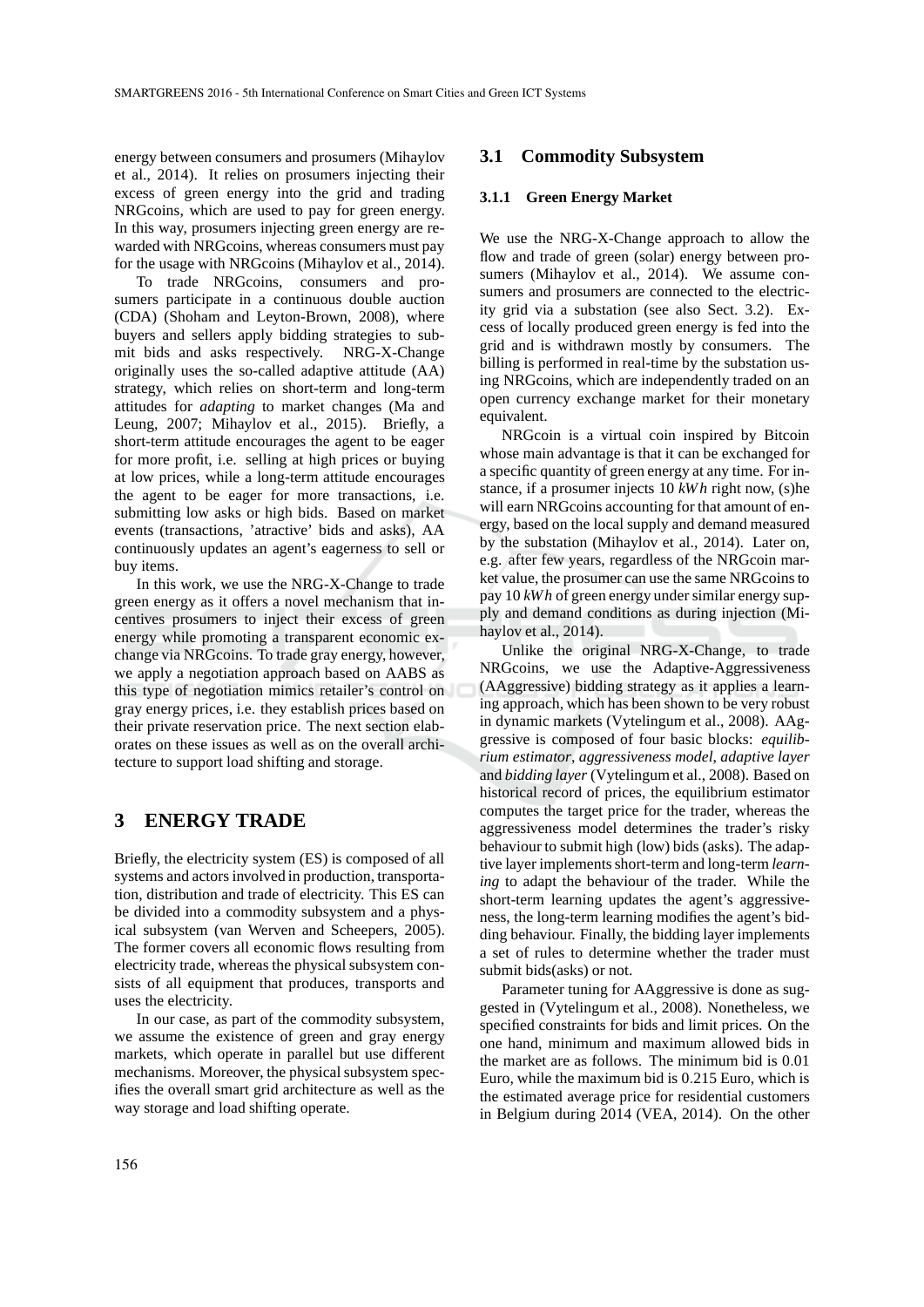hand, limit prices for buyers and sellers were randomly defined in the range 0.01 and 0.215 Euro.

#### **3.1.2 Gray Energy Market**

In (Mihaylov et al., 2014), the authors allow prosumers trading green and gray energy with NRGcoins. In this work, however, to trade gray energy prosumers must pay in Euro. The main motivation is that NRGcoins should be perceived as assets that guarantee provision of green energy only. Similar ideas have been previously explored. For instance, ecolabels that inform customers on whether some products and services are green or ecofriendly (Room and Institute, 2010).

Since prosumers and consumers must consume gray energy whenever there is a lack of green energy, prosumers and consumers use the AABS strategy to negotiate prices for gray energy with the substation (Wang and Wang, 2013). As described in Section 2.2, the AABS strategy relies on a bi-direcctional negotiation in which a buyer (prosumer/consumer) submits bids (price willing to pay for energy) to a seller (substation) that responds with asks (desired selling prices). Once the buyer's bid is equal to or greater than the seller's ask, an agreement has been reached to trade energy among the two of them. The final price for energy is the average between the bid and the ask.

Substation decreases or increases their asks depending on AABS selling strategy and the availability of green energy. If green energy supply is bigger than demand, the price for gray energy goes down, otherwise it goes up. The idea is to discourage consumers and prosumers of using gray energy. This way, if gray energy price is higher than their reservation price, they will try to shift loads. Nonetheless, even if the price is high and green energy is not available, they will have to use gray energy anyway.

To decrease or increase gray energy prices, the AABS' *L*<sup>2</sup> parameter (Wang and Wang, 2013), which is used to modify the substation's reservation price, is continuously adapted using Equation 1.

$$
L_2 = \begin{cases} L_2 - \alpha \times (GS/PwD) & \text{if } GS > PwD \\ L_2 + \alpha \times (GS/PwD) & \text{otherwise} \end{cases}
$$
 (1)

where *GS* is the supply of green energy, *PwD* is the power demand and  $\alpha$  is a random value between 0.001 and 0.005. The reservation price of the substation is initially fixed at 0.2 Euro, which changes depending on *L*2 and is a bit lower than the maximum price for green energy (see Section 3.1.1). Reservation prices for consumers and prosumers are randomly determined between 0.15 and 0.30 Euro. The rest of AABS parameters are tuned as suggested in (Wang and Wang, 2013).

### **3.2 Physical Subsystem**

### **3.2.1 Overall Architecture**

In this work we use real-world data that has been provided by a Belgian energy retailer. The physical setting contains prosumers that are equipped with solar panels, which allows them to generate their own power. Both, consumers and prosumers have smart meters that report to the substation the amount of energy being absorbed from and injected to the grid. As meters only report the injected energy after prosumers satisfied their own demand, we do not have a full picture of the actual energy being produced. The same applies for the absorbed energy that is reported to the substation, i.e. we do not have information about the overall energy being consumed by prosumers as part of it is satisfied with their solar panels. Consequently, we do not have information about prosumers' internal energy consumption and production but only about energy flows between the meters and the substation. Furthermore, the measurements take place every 15 minutes, which are standard time slots in the electricity system (Bush, 2014).

### **3.2.2 Storage**

In our setting we assume prosumers are the only ones using batteries since they can generate their own energy and store their excess after satisfying own consumption. Although commercial batteries offer storage capabilities in the range of 4 to 13 *kWh*, we randomly assign prosumers storage in the range of 4 to 7 *kWh*. E.g. Tesla's powerwall offers storage of 7 and 10 *kW h* (Tesla, 2016), whereas Bosch's offers storage of 4.4 and 13.2 *kW h* (Bosch, 2016) respectively. Moreover, to the best of our knowledge, only small capacities per prosumer have been properly tested and installed within current pilots. E.g. within the project Grid4EU, home batteries with 4*kWh* capacity have been already installed in the French region of Carros (Grid4eu, 2016). Regardless of the capacity of the battery, we assume they have an efficiency of 90%, for both charge and discharge, which is a lower bound to the efficiency already provided by commercial batteries. E.g. Tesla and Bosch respectively report 93% and 97.7% efficiency for storage solutions that also include power inverters (Tesla, 2016; Bosch, 2016).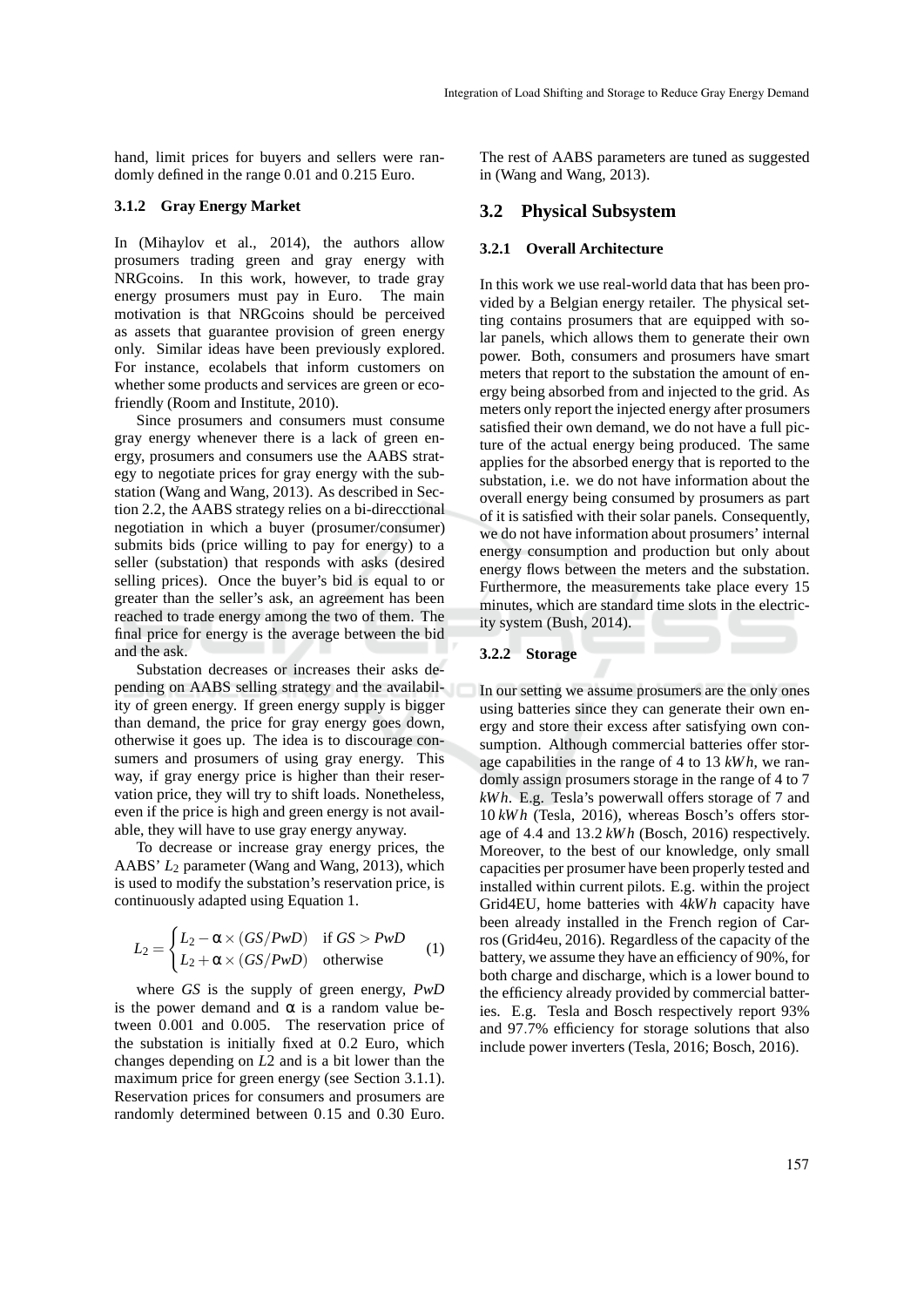#### **3.2.3 Load Shifting**

As previously reported in (Mert et al., 2008), loads associated to devices such as washing machines, dish washers, tumble dryers and air conditioners might be "easily" shiftted since they not only account for 20% to 30% of the overall consumption (Paatero and Lund, 2006) but also presented the highest willingness to postpone start according to residential customers (Mert et al., 2008). In this way, when green energy is not available, we assume 20% to 30% of consumers' and prosumers' loads can be shifted to reduce consumption of gray energy. Although loads can be shifted to time slots in which green energy is abundant, loads cannot be shifted for an unlimited amount of time. Realistic times to postpone the start of loads are between 30 min to 3 hours, i.e. 2 to 12 slots, as reported in (Mert et al., 2008).

Likewise, we also assume a waiting time before a consumer/prosumer can delay another load again. We randomly assign waiting times to consumers and prosumers in the range of 48 and 96 slots, which means that they will have to wait at least half day before delaying another load. Furthermore, since consumers and prosumers could all try to shift loads at the same time, we need to avoid such case too as it may generate demand peaks at a further stage, e.g. when their time slots expire and they need to re-start loads. To this aim, whenever a consumer or prosumer wants to start the shift of a load, (s)he can only do it with a probability of 0.5. If probability is in her/his favour at that time slot, (s)he can start shifting the load, otherwise (s)he will have to try again in the next time slot. In this way, we aim at constraining the start of load shifting as well as at spreading controllable devices' loads through a full day.

Finally, to allow load shifting, consumers and prosumers use a "set and forget" approach in which they pre-set the loads that can be shifted (e.g. washing machines, dish washers or tumble dryers) as well as the time they can be delayed, i.e. a number between 2 and 12 slots. In addition, as load shifting depends on whether green energy is available or not, we assume that information about availability could be potentially delivered via internet, sms, or display directly on the appliance (Mert et al., 2008).

# **4 PRELIMINARY RESULTS**

# **4.1 Simulation Settings**

To understand the impact of load shifting and storage for gray energy demand reduction and energy trade,

we use a multi-agent system that is modeled and implemented in Repast simphony (North et al., 2013). The multi-agent system is fed with real consumption and production data provided by a Belgian energy retailer. In our simulations, consequently, we use a week of real consumption and production of electricity within a typical Belgian district, which is composed of 54 consumers and six prosumers equipped with solar panels and batteries. Storage capacity for batteries is randomly assigned between 4 and 7 *kWh*. Finally, due to the plausible increase of prosumers within the electricity system, and as an attempt to understand future scenarios, we also present results for settings containing higher percentage of prosumers (Rickerson et al., 2014).

#### **4.2 Energy Consumption**

In this section we present plots of the average amount of gray and green energy being consumed by both prosumers and consumers. We show values for a typical Belgian district, i.e. prosumers account for 10% of households, as well as for futuristic/plausible settings in which the percentage of prosumers are respectively 30% and 50%. To achieve these percentages, we fed real consumption and production data of 18 and 30 prosumers respectively in our simulations. These numbers represent the 30% and 50% of households in a typical Belgian district (usually composed of 60 households).

Figure 1 shows the average consumption of green energy for different percentage of prosumers for a whole week. As one can see, the more prosumers, the more green energy being consumed. Although main consumption occurs at daytime hours, when prosumers inject their excess of production after covering their own demand, consumption of green energy can also be observed at night time thanks to storage. For instance, as seen in Figure 1, green energy consumption is observed during night hours between the first and second day.

In the same vein, Figure 2 depicts the average consumption of gray energy, which shows that the more prosumers, the less gray energy is demanded during daytime hours. Unlike, green energy consumption, gray energy consumption occurs mostly at late afternoon and early morning, when green energy is not generated. Consequently, it is extremely important to reduce the overall energy consumption during those periods as prosumers and consumers will mostly use gray energy.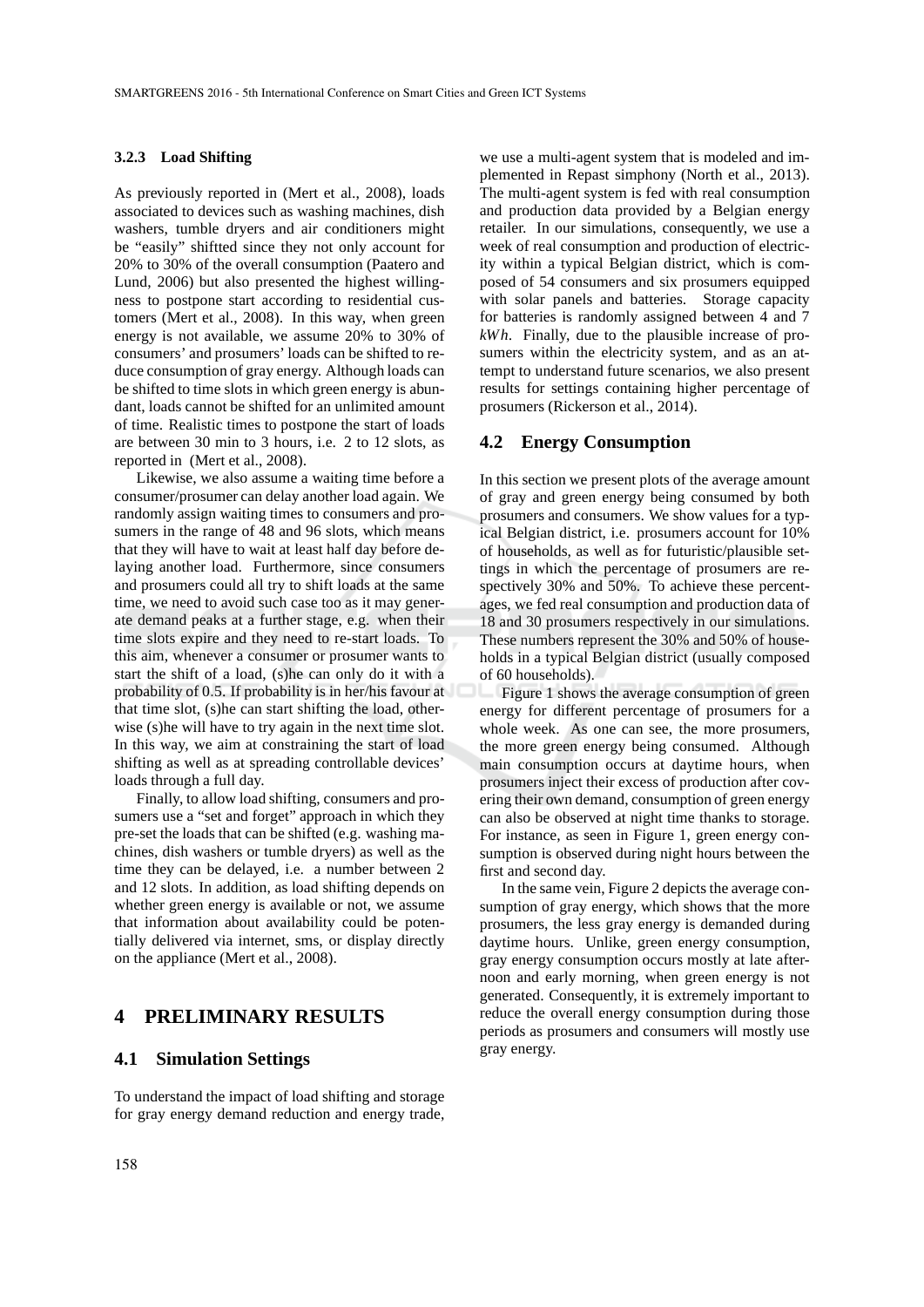

Figure 1: Average consumption of green energy per household for different percentage of prosumers in a district. Note that green energy can also be consumed at night time thanks to storage and load shifting.

### **4.3 Consumption Reduction**

In order to determine whether reduction in consumption can be achieved using load shifting and storage, we have analyzed the overall consumption, i.e. green and gray consumption, of a typical Belgian district for a whole week. We measured the average energy consumption when neither load shifting nor storage are available (original consumption) as well as the case when both are available (adapted consumption). Figure 3 shows both measures, original (dashed line) and adapted (solid line) consumption, which represent the average demand the susbtation is expected to face. Moreover, it also shows the average reduction being achieved (dotted line).

Although peak reduction can be achieved for some days, such reduction is moderate as the highest reduction is around 0.05 *kW h*, which is approximately a 15% reduction compared to the original consumption. Nonetheless, most of the peak reduction takes place at night time, when green energy is not generated, which implies that demand for gray energy will most likely decrease.

As we also wanted to determine whether a higher reduction can be achieved for future settings, we increased the percentage of prosumers per district. Figure 4 shows the average reduction in districts containing 10%, 30% and 50% of prosumers. The highest peak reduction is achieved by the district with 50% prosumers and is above 0.12 *kWh*, which represents a reduction of at least 30% compared to the original consumption. Nonetheless, one must be aware that such reduction is only possible by providing consumers and prosumers with load shifting capabilities as well as providing storage capabilities to prosumers. The performance of both capabilities is described in the following sections, i.e. Sections 4.4 and 4.5.

# **4.4 Storage**

To determine how much green energy can be stored after prosumers cover their own needs, we measure the average state of charge (SOC), which indicates the percentage of occupancy of prosumers' batteries, i.e. how full batteries are, where  $0\% = \text{empty and}$  $100\% = \text{full}$ . Figure 5 shows the average SOC per prosumer. It depicts three lines, one per each setting, i.e. districts containing 10%, 30% and 50% of prosumers. Batteries have capacities among 4*kWh* and 7*kWh*.

As it can be observed, batteries constantly charge and discharge their energy to meet energy demand. Discharge usually starts around late afternoon (the hours when green energy production decreases), whereas charge starts before noon. Furthermore, discharge provides green energy to be consumed at night time as observed in Figure 1.

Batteries, however, only reach full charge during the first day. This aspect should be considered before installing batteries with big capacity as they may not always be filled, which means a waste of storage capacity. Likewise, two more findings should also be considered. First of all, load shifting could help to fill batteries as initial consumption can be delayed (see Figure 6), which may give time to store green energy as seen during the first day in Figure 5. The second finding is related to the drop of production during the second day. Drops in production will not allow batter-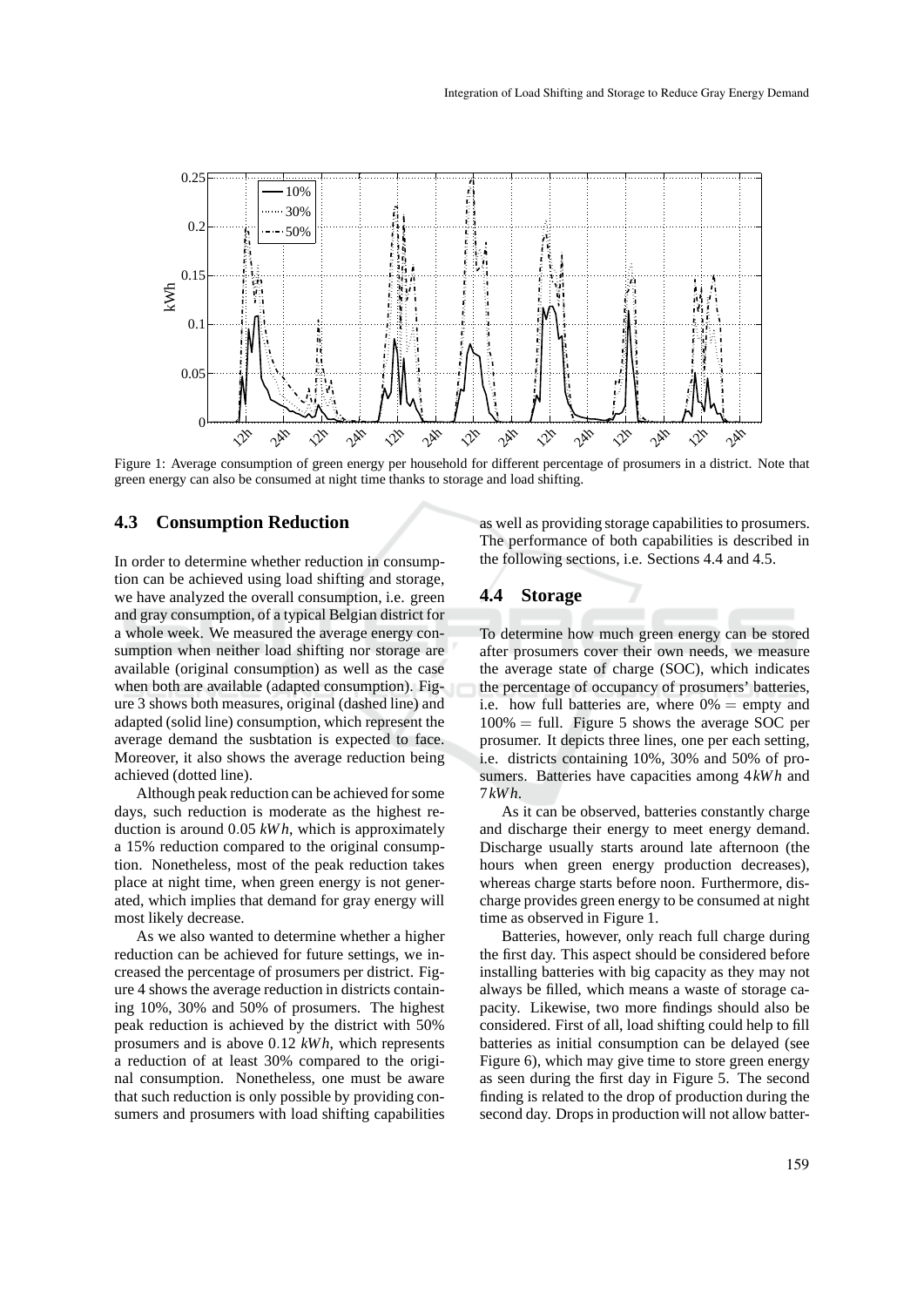

Figure 2: Average consumption of gray energy per household for different percentage of prosumers in a district using storage and load shifting. Note that when the percentage of prosumers is above 30%, consumption of gray energy reduces considerably during daylight hours.



Figure 3: Average values for original and adapted consumption (storage and load shifting capabilities) per household in a typical Belgian district with 10% prosumers. The dotted line represents the average reduction in consumption per household.

ies to be completely filled as they will have to provide green energy at night time. Moreover, since green energy is also scarce due to production drops, more loads would be shifted, which forces batteries to provide energy when the associated time slots expire.

In this way, as load shifting directly impacts on the charge and discharge of batteries, an optimal planning of storage capacity that takes into account load shifting is also required. Such planning will allow to efficiently use storage (i.e. no waste of capacity) and provide more flexibility for load shifting. Nonetheless, it is clear that storage helps to meet both original and shifted demands. The performance of load shifting is presented in the next section.

## **4.5 Load Shiftting**

Although load shifting aims at curtailing energy demand by delaying the start of controllable devices (e.g. washing machines, dish washers and tumble dryers), the delay cannot last for more than three hours, i.e. up to 12 time slots (Mert et al., 2008). In this way, our mechanism allows to shift chunks of energy consumption whose dimensions are time and power (watts). Shifted chunks have a time length of 2 to 12 time slots and a power given by the amount of demand being curtailed (i.e. 20% to 30% of the overall consumption). When the chunks of all consumers and prosumers are aggregated, they can provide a consid-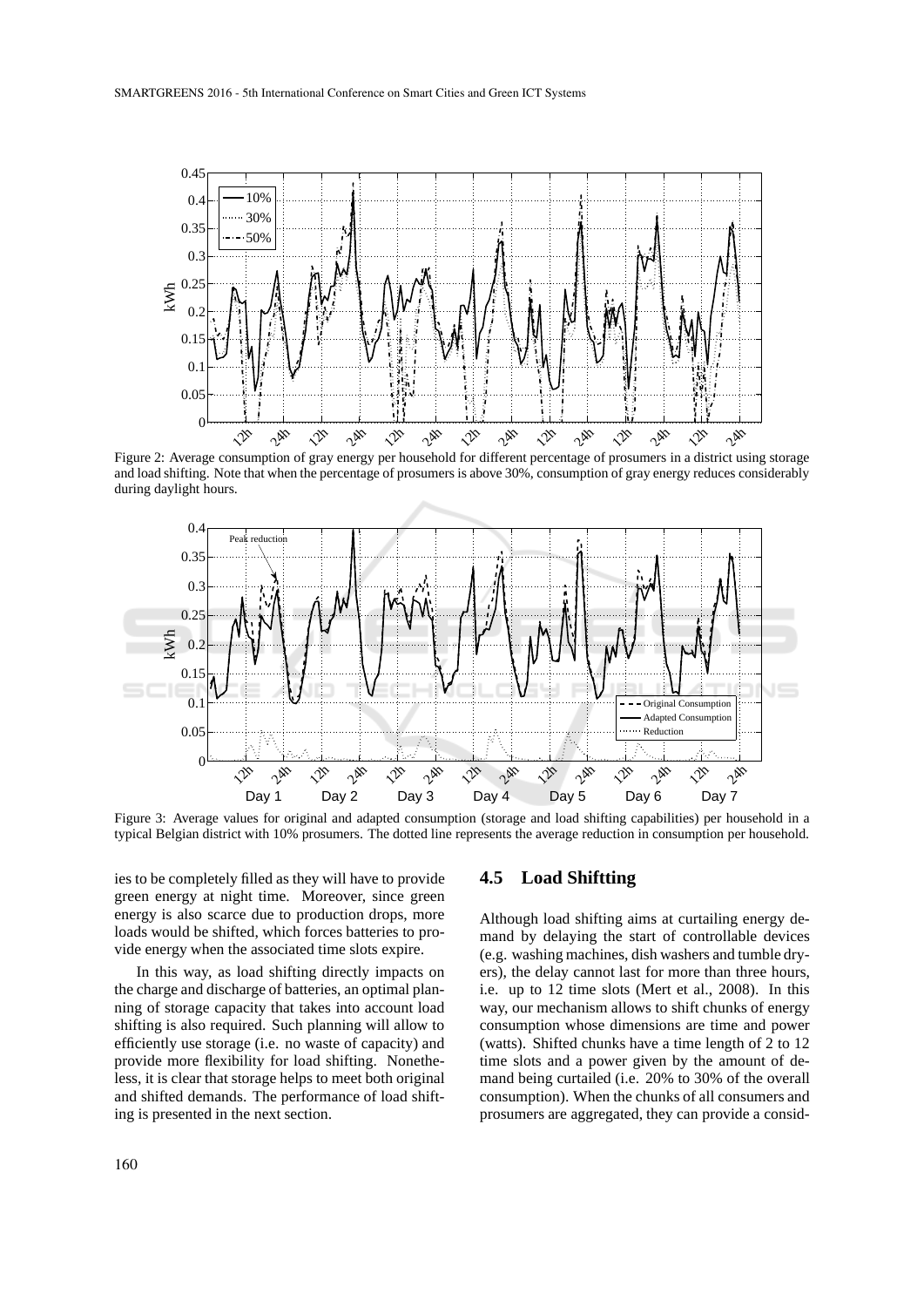

Figure 4: Average reduction in consumption per household using storage and load shifting capabilities for different percentage of prosumers.



Figure 5: Batteries' average state of charge (SOC) per prosumer for different percentage of prosumers. 0% = empty and 100%  $=$  full.

erable amount of curtailment per slot as depicted in Figure 6.

Figure 6 shows the total demand being curtailed per time slot for three districts composed of 10%, 30% and 50% prosumers respectively. The highest amount of curtailment is observed in districts with low percentage of prosumers, i.e. 10% and 30%. The reason is that since green energy is scarce, i.e. prices for green and gray energy go up (see also Section 4.6), consumers and prosumers try to shift more loads. Furthermore, as can be seen, it is possible to curtail up to 2*kWh* within a single time slot, e.g. before third day's noon.

Finally, regardless of the amount of demand being delayed, a shifted load is always re-started either when green energy becomes available or before the end of its time slot, so they are never delayed more than three hours (12 time slots).

### **4.6 Price History**

As not only energy-related measures are important to understand smart grids, but also economic aspects, we have also analyzed the price behaviour of both green and gray energy. The analysis of energy prices provides an idea about the expected profits or losses in a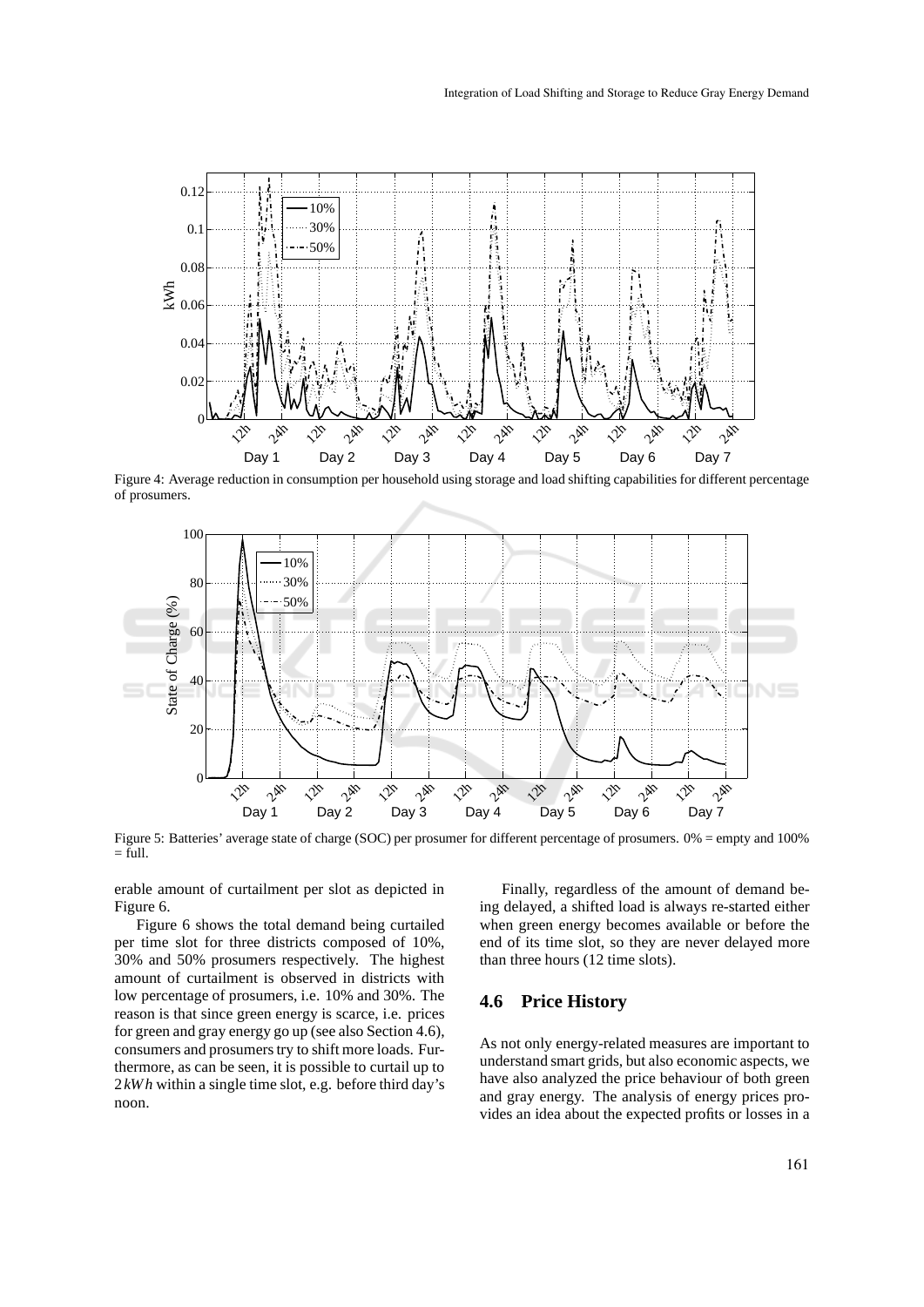

Figure 7: Gray and green energy prices during a whole week for different percentage of prosumers. Gray energy prices are mostly determined by the energy retailer but increase or decrease depending on green energy prices. Green energy prices are ruled by the market and influenced by availability or scarcity of green energy.

given energy market.

Figure 7 shows the behaviour of gray and green energy prices. Gray energy prices are negotiated between the substation and consumers/prosumers as explained in Section 3.1.2, whereas green energy prices come from a continuous double auction in which the only participants are prosumers and consumers (see Section 3.1.1).

On the one hand, the price for green energy shows a clear pattern, the more prosumers in a district, the cheaper the price. For instance, the price for green energy when the district contains 50% of prosumers is almost 0.12 Euro after the first day, whereas the price when the district has 10% prosumers is around 0.16 Euro. Moreover, regardless of the percentage of prosumers, green prices start relatively high and fall as green energy becomes abundant.

On the other hand, as an attempt to discourage the use of gray energy, the substation increases and decreases the price of gray energy based on whether green energy is abundant or not (see also Section 3.1.2). When abundant, the price for gray energy goes down. Otherwise, the price goes up. Consequently, as seen in Figure 7, the gray energy price follows the overall behaviour of green energy prices. It drops when green energy prices drop and increases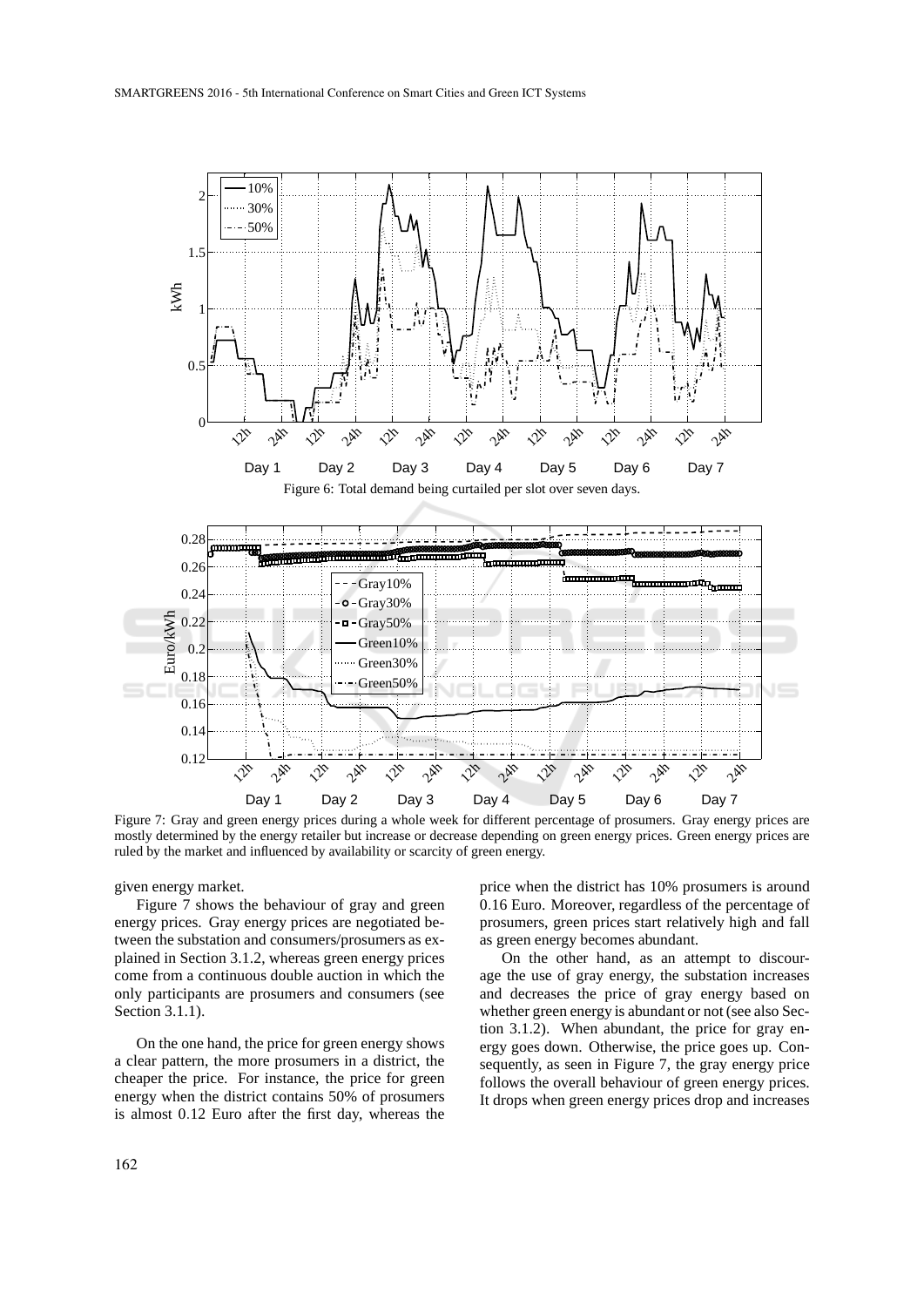

Figure 8: Gray and green energy prices during a whole week without storage facilities and for different percentage of prosumers. Prices for green energy are slightly higher than in Figure 7.

otherwise, which is the kind of behaviour we want to promote as consumers may be less willing to withdraw energy during those periods.

Finally, we have also tested the behaviour of green and gray energy prices when no storage capabilites are used. Figure 8 shows the behaviour of both prices. Although the overall behaviour is similar to the one in Figure 7, one thing is clear, the prices for green energy are slightly higher, which may suggest that storage helps to keep the price of green energy low. In our case, a possible explanation of the influence of storage in energy prices is that prosumers discharge their batteries when no green energy is generated, which may keep relatively constant the supply of green energy, i.e. green energy is less scarce and its price does not increase. Even though this aspect requires a more elaborated analysis, energy retailers as well as prosumers should acknowledge this when considering to invest in storage facilities since they could directly influence energy prices, which may potentially offer a good return on investment. In this way, retailers could try to keep profitable prices, whereas prosumers may try to ensure low prices when buying and high prices when selling energy. Moreover, the impact of storage in energy prices has been previously observed when energy retailers are equipped with storage (Prüggler et al., 2011).

# **5 CONCLUSIONS AND FUTURE WORK**

We present the application of a multi-agent system to analyze the impact of load shifting and storage to reduce gray energy demand. In addition, we simulate energy markets in which green and gray (nonenvironmentally friendly) energy are locally traded. Green energy is traded using NRGcoins under the NRG-X-Change mechanism, whereas gray energy is traded in Euro via a bi-direcctional negotiation between an energy retailer and users of energy, i.e. consumers and prosumers.

To reduce energy demand, users apply load shifting and storage capabilities. Storage, however, is only available for prosumers as they can generate and store their own power.

Results show that reduction is possible mostly during night time hours, when no green energy is generated. Although, the highest reduction takes place when districts contain 50% of prosumers, (moderate) reductions are also observed for lower percentages, which encourages us to continue exploring more intelligent strategies to achieve higher reductions.

Moreover, as NRG-X-Change is a trading mechanism based on a double auction, i.e. several actors trying to buy and sell resources, other mechanisms applying a similar approach may take advantage of our results. For instance, in mechanisms such as Power-Matcher, energy aggregators can further exploit the use of storage to influence price curves by strategically charging and discharging batteries. Furthermore, regarding the integration of load shifting and storage, an analysis as the one presented here can be done for other innovative energy markets, i.e. using multi-agent systems and real data to explore future but still realistic scenarios.

In this vein, our future work will focus on applying other strategies to exploit storage and load shift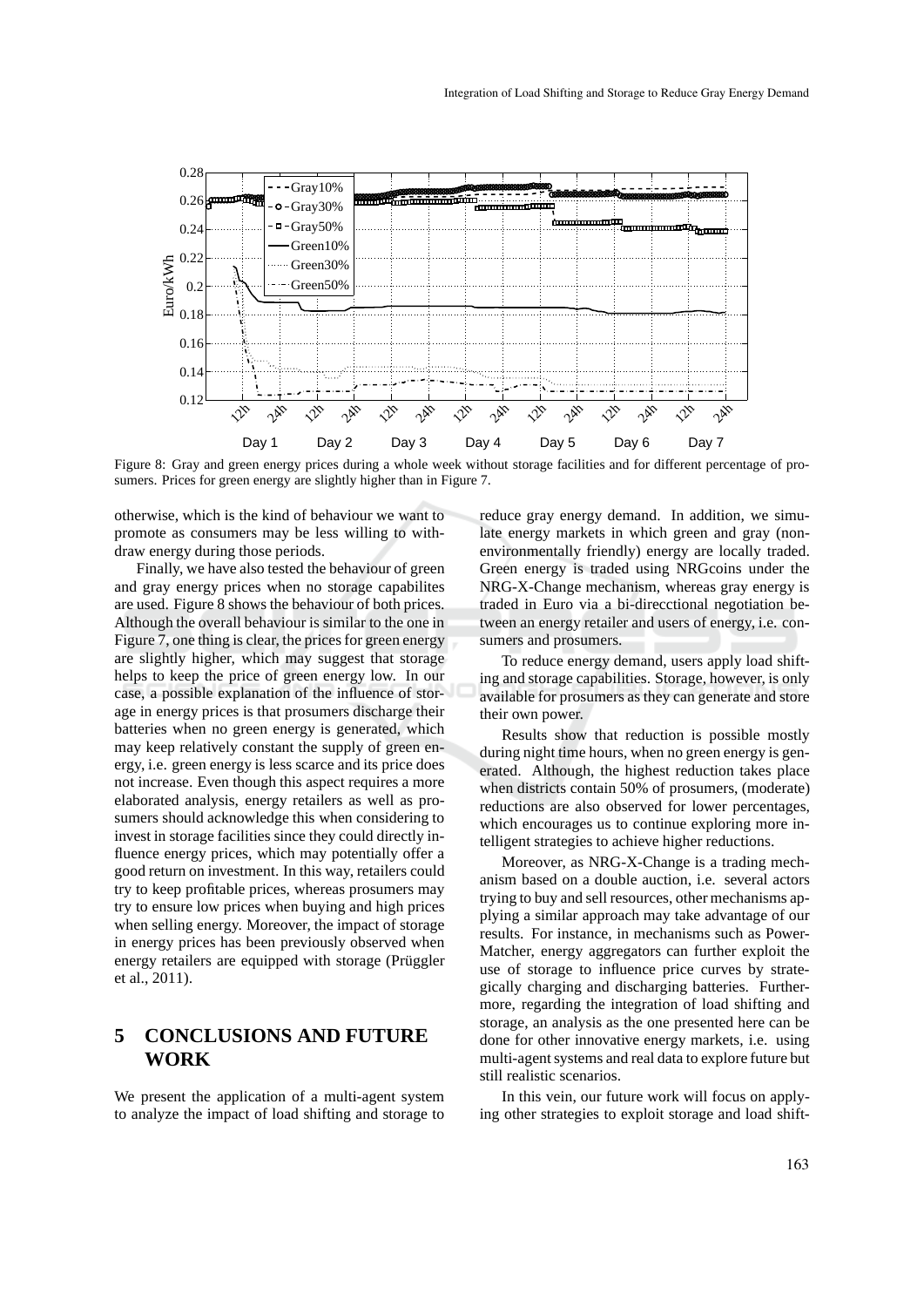ing. For instance, cooperative and coordinated ways to charge and discharge batteries can be applied to not only cope with demand but also influence energy prices. Similarly, load shifting can also be coordinated among prosumers and consumers. On the one hand, we can make sure that they all do not delay or re-start loads at the same time. On the other hand, we can also maximize the amount of demand being curtailed and provide more flexibility to retailers.

Additionally, we would like to investigate optimal planning for storage location (e.g. retailers and normal consumers owning batteries) and capacity as it can bring economic and energy-related benefits. The former because storage owners can profit from trading energy. The latter because well-dimensioned capacity can provide better flexibility for load shifting.

Finally, regarding prices for gray energy, we want to explore different pricing schemes, e.g. time-ofuse, critical-peak or real-time pricing. These schemes could potentially provide better responses from customers and improve energy balancing. Nonetheless, the final message is that to enhance the integration of renewables into the smart grid, combination of storage and DR programs is worth exploring for economic and environmental reasons (Niesten and Alkemade, 2016).

# **ACKNOWLEDGMENTS**

This research has been funded by the European Union's Seventh Programme for research, technological development and demonstration under the grant agreement number 324321, project SCANERGY. At the time of writing, Iván Razo-Zapata was a postdoctoral researcher at VUB.

### **REFERENCES**

- Aghaei, J. and Alizadeh, M.-I. (2013). Demand response in smart electricity grids equipped with renewable energy sources: A review. *Renewable and Sustainable Energy Reviews*, 18:64 – 72.
- Bosch (2016). Bpt-s 5 hybrid solar power storage. http://bosch-power-tec.com/en/bpte/ produkte/storage solutions/bpt s 5 hybrid/vs 5 hybrid. [Online; accessed 04-February-2016].
- Bush, S. F. (2014). *Smart Grid: Communication-Enabled Intelligence for the Electric Power Grid*. IEEE Press.
- Capodieci, N., Pagani, G. A., Cabri, G., and Aiello, M. (2011). Smart meter aware domestic energy trading agents. In *Proceedings of the IEEMC '11 Workshop on E-energy Market Challenge*, pages 1–10, New York, NY, USA. ACM.
- Gottwalt, S., Ketter, W., Block, C., Collins, J., and Weinhardt, C. (2011). Demand side management—a simulation of household behavior under variable prices. *Energy Policy*, 39(12):8163 – 8174. Clean Cooking Fuels and Technologies in Developing Economies.
- Grid4eu (2016). Nice grid demonstrator. http://www.nice grid.fr/. Online; accessed 04-February-2016.
- Ilic, D., Da Silva, P., Karnouskos, S., and Griesemer, M. (2012). An energy market for trading electricity in smart grid Neighbourhoods. In *6th IEEE International Conference on Digital Ecosystems Technologies (DEST)*, pages 1–6.
- Kok, J. K., Warmer, C. J., and Kamphuis, I. G. (2005). Powermatcher: Multiagent control in the electricity infrastructure. In *Proceedings of the Fourth International Joint Conference on Autonomous Agents and Multiagent Systems*, AAMAS '05, pages 75–82, New York, NY, USA. ACM.
- Ma, H. and Leung, H.-F. (2007). An adaptive attitude bidding strategy for agents in continuous double auctions. *Electronic Commerce Research and Applications*, 6(4):383 – 398.
- Mert, W., Suschek-Berger, J., and Tritthart, W. (2008). Consumer acceptance of smart appliances. Technical report, EIE project Smart Domestic Appliances in Sustainable Energy Systems (Smart-A).
- Mihaylov, M., Jurado, S., Avellana, N., Razo-Zapata, I., Van Moffaert, K., Arco, L., Bezunartea, M., Grau, I., Cañadas, A., and Nowé, A. (2015). Scanergy: a scalable and modular system for energy trading between prosumers. In *Proceedings of the International Conference on Autonomous Agents and Multiagent Systems*, AAMAS '15, pages 1917–1918.
- Mihaylov, M., Jurado, S., Van Moffaert, K., Avellana, N., and Nowé, A. (2014). Nrg-x-change: : A novel mechanism for trading of renewable energy in smart grids. In *3rd International Conference on Smart Grids and Green IT Systems (SmartGreens)*.
- Nakamoto, S. (2008). Bitcoin: A peer-to-peer electronic cash system.
- Niesten, E. and Alkemade, F. (2016). How is value created and captured in smart grids? a review of the literature and an analysis of pilot projects. *Renewable and Sustainable Energy Reviews*, 53:629–638.
- North, M. J., Collier, N. T., Ozik, J., Tatara, E. R., Macal, C. M., Bragen, M., and Sydelko, P. (2013). Complex adaptive systems modeling with repast simphony. *Complex adaptive systems modeling*, 1(1):1–26.
- Paatero, J. V. and Lund, P. D. (2006). A model for generating household electricity load profiles. *International Journal of Energy Research*, 30(5):273–290.
- Prüggler, N. (2013). Economic potential of demand response at household level—are central-european market conditions sufficient? *Energy Policy*, 60:487 – 498.
- Prüggler, N., Prüggler, W., and Wirl, F. (2011). Storage and demand side management as power generator's strategic instruments to influence demand and prices. *Energy*, 36(11):6308 – 6317.